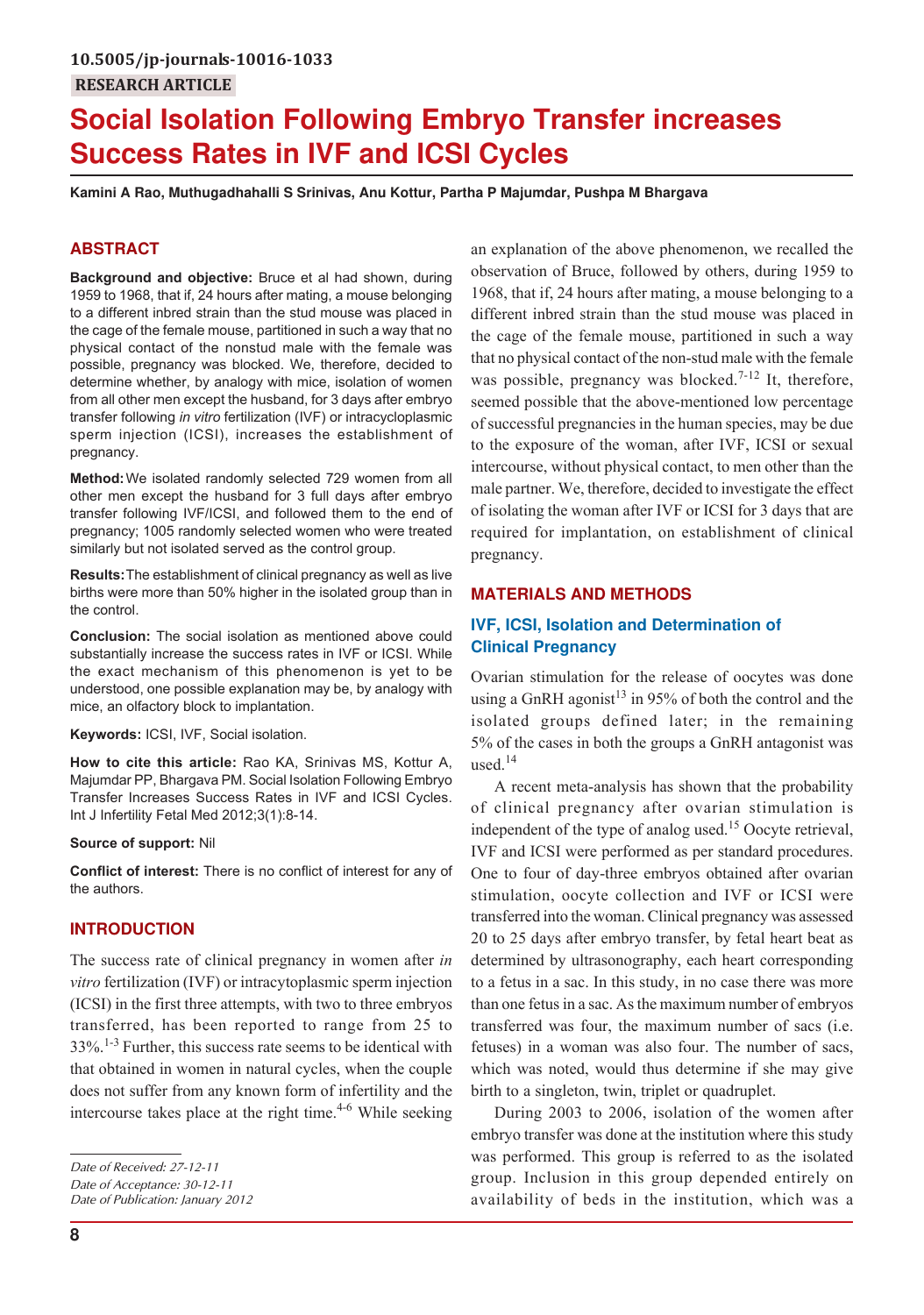random phenomenon. Every woman who was offered a bed and isolation, agreed and provided informed consent. Therefore, there was no selection bias. Isolation was done for three full days (days, 2, 3 and 4 after embryo transfer) with no cost to the woman; during this period, the woman did not see any other man except the husband. In other words, while the woman was in the hospital room (each woman had a separate room  $(12 \times 10$  ft) with an attached toilet and airconditioning which provided a positive pressure in the room), no man except the husband was permitted in the room. The door of the room was kept closed and opened only to provide the usual service for which only women were used. All women who could not be isolated on account of lack of a room in the institution served as the control and are referred to as the control group. There was thus no identifiable selection bias in recruitment of women in the control group.

During 2007 and 2008, isolation was done at the woman's home to determine if the hospital environment could be a factor influencing any difference between the success rates of the isolated and the control group. All reporting couples during these 2 years were asked, if the wife would be able to isolate herself at home (that is, to stay at home and not move out for three full days after embryo transfer, and not allow any man other than her husband to enter her home for the three days) as was done in the hospital. All of those living alone with the husband agreed and were assigned to the isolated group. An informed consent was also taken. Those who were a part of a joint family could not satisfy the condition of isolation; every second or third woman among them, selected randomly, was included in the control group. Therefore, there was no identifiable selection bias also in the case of women recruited in the control group during 2007 and 2008.

No woman enrolled in this study smoked. No smoking was permitted in the hospital room; in fact, the entire hospital is a no-smoking area. There was no restriction on any physical movement or activity in the case of women who were isolated, whether at home or in the hospital. The attempt in this study was to come as close as was possible to real-life situations.

#### **Description of the Isolated and Control Groups**

This study was conducted on 1,734 married couples requiring IVF or ICSI between 2003 and 2008, out of which 729 belonged to the isolated group and the remaining 1005 to the control group. As the number of women in the control  $(>1000)$  and the isolated  $(>700)$  was very large, sample size calculation had little meaning. With the above sample sizes, to detect a difference in proportion  $= 0.05$ , at a 5% level of significance, the statistical power will be between

International Journal of Infertility and Fetal Medicine, Vol. 3, No. 1 **9** 

98 and 100%. As this was not a matched case-control study (which was, logistically, virtually impossible), the numbers in the control and isolated groups did not have to be identical; again, as they were both very large, this difference would not vitiate our results.

 In the control and the isolated groups, 216 and 84 women respectively, had earlier undergone one IVF/ICSI cycle without isolation, that did not lead to pregnancy. For the remaining (789 in the control group and 645 in the isolated group), it was their first IVF/ICSI attempt. All the 729 women in the isolated group were isolated for the first time. In every case, the age of the woman, the nature of infertility (primary or secondary) and the cause of infertility in the woman and the man (in the latter case, to determine whether IVF or ICSI should be performed) were noted.

Some women (31.0 and 32.5% in the control and isolated groups respectively) had a pregnancy before they came to the clinic, but were unable to conceive again, unlike the rest (69.0 and 67.5% in the control and isolated group respectively) who had not been able to conceive earlier. The nature of infertility in the former is referred to as secondary and in the latter, primary. The causes of infertility in women were ovarian, tubal, endometriosis, or unexplained (21.9, 42.3, 14.2 and 21.6% respectively, in the control group; and 22.6, 43.5, 13.6 and 20.3% respectively, in the isolated group); and in men, teratospermia, oligospermia, asthenospermia or oligoasthenospermia (2.8, 19.8, 13.1 and 13.7% respectively, in the control group, and 5.0, 21.5, 13.6 and 13.4% respectively, in the isolated group, the remaining 50.6% in the control group and 46.5% in the isolated group being normospermic).

*Statistical analysis:* Tests of independence in contingency tables, including tests of equality of two proportions, were done using Chi-square tests. Tests of equality of mean values were performed using t-tests. Effects of covariates on the binary variable (success or failure of clinical pregnancy) were tested using a logistic regression model. All statistical calculations were performed using the SPSS package.

#### **RESULTS**

# **Effect of Isolation on First and Second IVF/ICSI Attempt**

Out of the 1,005 women in the control group, 216 went through two IVF/ICSI cycles, in none of which the women were isolated; the results of both the cycles were recorded. Out of 729 women in the isolated group, 84 went through two cycles; they were not isolated in the first cycle but isolated only in the second cycle. Therefore, all the 729 women in the isolated group went through only one cycle of isolation.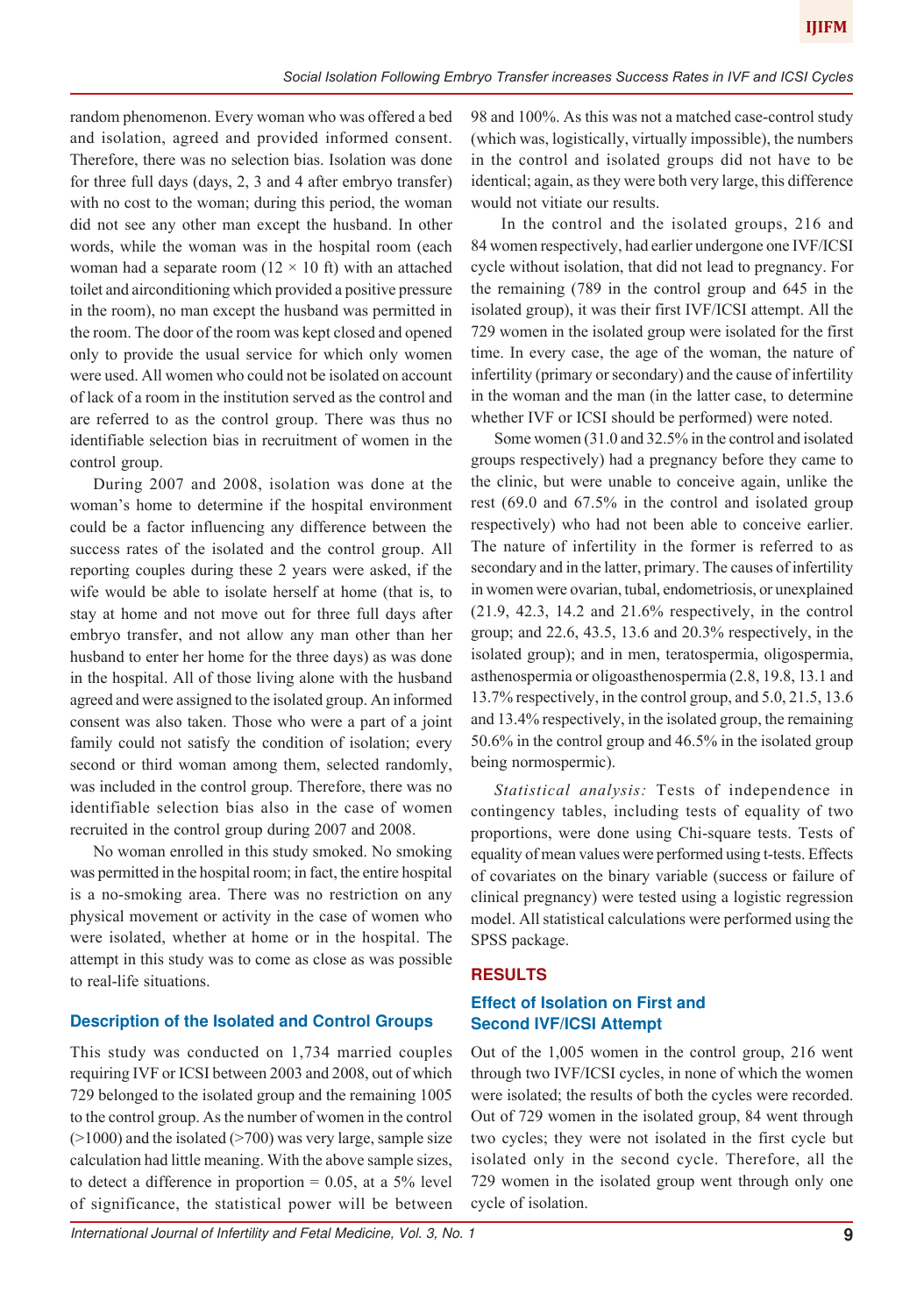Table 1 gives the number of clinical pregnancies obtained in each of the two groups (control and isolated), year-wise from 2003 to 2008 as well as the total for all the years combined. For women in the control group, it was their first attempt of IVF/ICSI; for women in the isolated group, it was the first time that the woman was isolated after IVF/ICSI even though she may have gone through an unsuccessful IVF/ICSI cycle earlier. Table 1 shows that the clinical pregnancy rate in the isolated group was over 50% higher than in the control group for all the years taken together ( $p < 0.0001$ ). Further, in every year of treatment there was a higher proportion of success among the isolated women than among the control women. However, the proportion of success was not significantly higher in the year 2004 ( $p = 0.236$ ) but was significantly higher in all the other years ( $p < 0.05$ ). Fluctuation in the rate of pregnancy during routine work in an assisted reproductive technology unit is known.<sup>16</sup> Isolation at home was as effective as isolation in the hospital, which showed that confinement to one room in the hospital was not responsible for the striking difference between the isolated and the control groups in respect of the success rates.

Table 2 gives the rates of establishment of clinical pregnancy in the second IVF/ICSI attempt, when the woman was not isolated in either attempt (the control group) and when she was isolated in the second attempt and not in the first (the isolated group). Here again, the success rate in the isolated group was more than 50% higher than in the control group ( $p < 0.0001$ ).

Even if we exclude from the experimental group in Table 1, the 84 cases (Table 2) where there was failure in the first attempt and isolation in the second (in which case, there were 41 clinical pregnancies), the conclusion from the data of Table 1 will remain the same (for, out of 729 minus 84, that is, 645 women in the experimental group, pregnancy would then have been established in 325 minus 41, that is, in 284 cases, giving a success rate of 44.03% which is not significantly different from the success rate of 44.58% mentioned for the total in Table 1).

The ratio of live births to clinical pregnancy was 0.850 in the isolated group and 0.852 in the control group; the difference was statistically not significant.

Isolation of the woman from men other than the partner, for 3 days after IVF or ICSI and subsequent embryo transfer, therefore, appears to lead to a remarkable (over 50%)

| Table 2: Clinical pregnancy in second IVF/ICSI attempt among | control and isolated women |                          |
|--------------------------------------------------------------|----------------------------|--------------------------|
| Pregnancy in<br>second attempt                               | Control group              | Isolated group           |
| Successful<br>Unsuccessful                                   | 69 (31.94)<br>147 (68.06)  | 41 (48.81)<br>43 (51.19) |
| Total                                                        | 216 (100.00)               | 84 (100.00)              |

Figures in parentheses indicate percentages. In the control group, the women were not isolated in either attempt; in the isolated group, the women were isolated in the second attempt but not in the first. Successful pregnancies in this table are not included in Table 1 for the control group, but included in Table 1 for the isolated group as it was the first isolation cycle for all in this group, irrespective of whether or not the woman had gone through another cycle earlier

|                     |                                     |                       | Table 1: Clinical pregnancy in first IVF/ICSI attempt among control and isolated women |            |          |
|---------------------|-------------------------------------|-----------------------|----------------------------------------------------------------------------------------|------------|----------|
| Year of recruitment | Group                               | <b>Total</b>          | No (%) successful                                                                      | Chi-square | p-value  |
| 2003                | Control<br>Isolated<br>Total        | 160<br>98<br>258      | 46 (28.75)<br>40 (40.82)<br>86 (33.33)                                                 | 3.982      | 0.046    |
| 2004                | Control<br><b>Isolated</b><br>Total | 200<br>109<br>309     | 55 (27.50)<br>37 (33.94)<br>92(29.77)                                                  | 1.402      | 0.236    |
| 2005                | Control<br><b>Isolated</b><br>Total | 172<br>127<br>299     | 57 (33.14)<br>63 (49.61)<br>119 (39.80)                                                | 7.496      | 0.006    |
| 2006                | Control<br>Isolated<br>Total        | 238<br>265<br>503     | 78 (32.77)<br>124 (46.79)<br>202 (40.16)                                               | 10.255     | 0.001    |
| 2007                | Control<br>Isolated<br>Total        | 110<br>57<br>167      | 29 (26.36)<br>28 (49.12)<br>56 (33.53)                                                 | 7.432      | 0.006    |
| 2008                | Control<br><b>Isolated</b><br>Total | 125<br>73<br>198      | 29 (23.20)<br>33 (45.21)<br>62 (31.31)                                                 | 10.376     | 0.001    |
| <b>Total</b>        | Control<br>Isolated<br>Total        | 1,005<br>729<br>1,734 | 294 (29.25)<br>325 (44.58)<br>619 (35.69)                                              | 41.77      | < 0.0006 |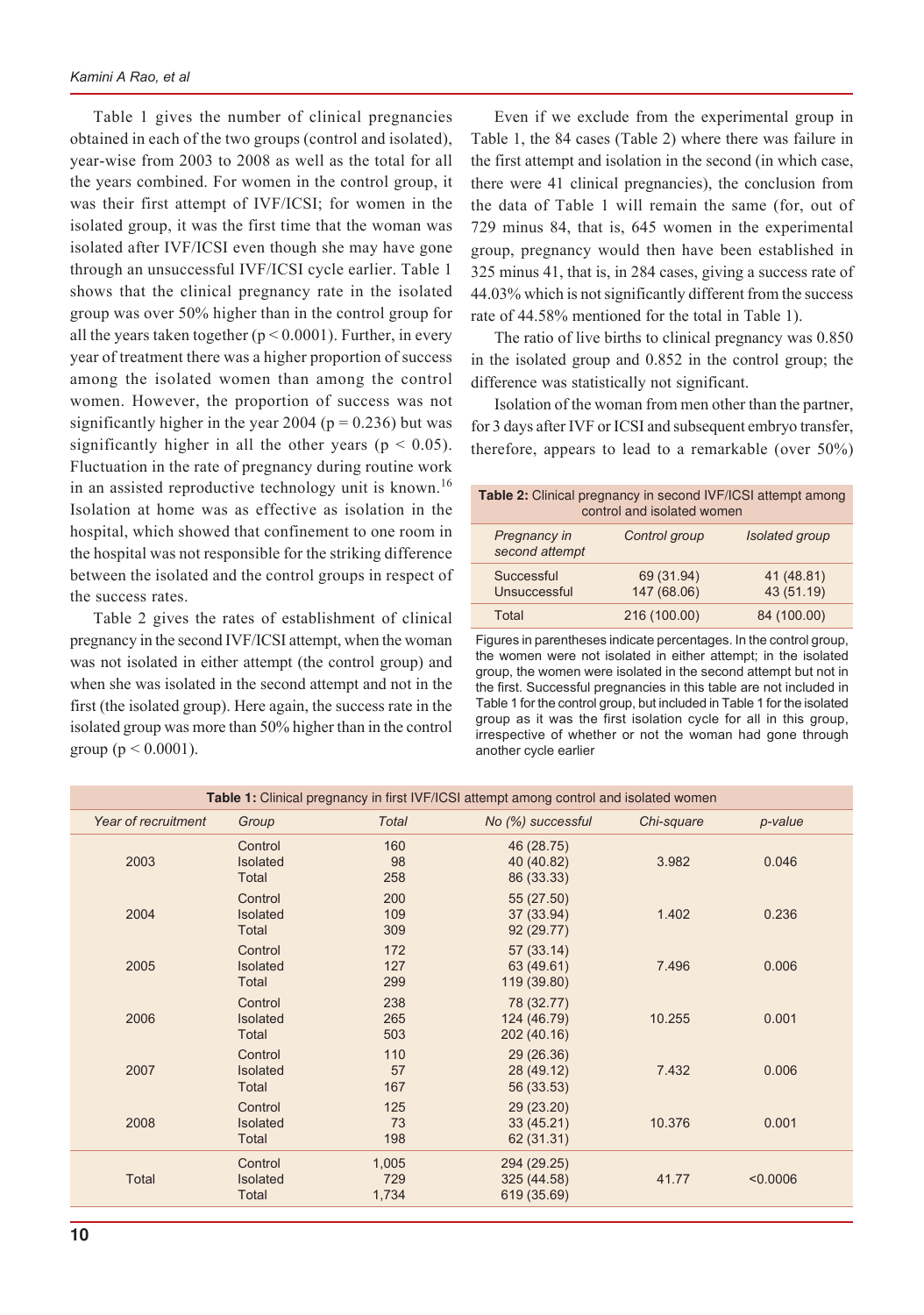enhancement in success rates, as measured by clinical pregnancy, in the first and second cycles. The success rates of clinical pregnancy in the control group in the first two attempts (Tables 1 and 2) fell within the range (25-33%) reported earlier.<sup>1-3</sup>

# **The Constraints**

The success of ART depends upon several factors, namely the age of the woman, the method of stimulation used, the nature and cause of infertility, the number and quality of the embryos transferred and the receptivity of the endometrium. It was, therefore, important to ensure that these factors did not confound the significant difference we observed in the IVF/ICSI success rates in the control  $(n = 1005)$  and the isolated  $(n = 729)$  groups.

As is mentioned in materials and methods, the methods of stimulation used in the two groups were identical. The percentage of women with primary infertility in the control and isolated groups was similar: 69.0 and 67.5 respectively (Chi-square = 0.419,  $df = 1$ ,  $p = 0.517$ ). As has been mentioned under materials and methods, the percentage distribution of women with different types of infertility (ovarian, tubal, endometriosis or unexplained) in the two groups was also similar, as was the case with the percentage distribution of men with different types of infertility (teratospermia, oligospermia, asthenospermia or oligoasthenospermia) or those who were normospermic. The average number of oocytes retrieved, too, was about the

same in the control and the isolated groups: 9.7 and 9.2 respectively. Only grade A or B embryos were used in this study. Endometrial thickness in both the groups was between 7 and 12 mm. These factors are, therefore, extremely unlikely to vitiate the results we have reported in regard to the difference in establishment of clinical pregnancy between the control and the isolated groups.

In Table 3, we show that while variables (covariates), such as the age of the woman and the number of embryos transferred into her after IVF/ICSI, played a role (as is wellknown) in successful establishment of clinical pregnancy within each group (control or isolated), the nature and the cause of infertility had no such effect in either group.

Table 4 shows that the percentage distribution of number of embryos transferred, was similar in the control and the isolated groups. The mean ages of the women in the control and the isolated groups were also similar:  $33.96 \pm 0.158$ and  $33.50 \pm 0.170$  respectively. However, the percentage distribution of different age classes in the control and the isolated group was significantly different (Table 5). We, therefore, compared the successful establishment of pregnancy as well as the number of embryos transferred in women of different age classes in the control and the isolated groups (Table 5).

Table 5 shows that within each age class, the number of embryos transferred into the control and the isolated women was similar and the difference was not statistically significant.

|                 |     | Table 3: p-values corresponding to the effects of covariates on successful establishment of clinical pregnancy | among control and isolated women |                                    |                                   |
|-----------------|-----|----------------------------------------------------------------------------------------------------------------|----------------------------------|------------------------------------|-----------------------------------|
| Group           | N   |                                                                                                                | Covariate                        |                                    |                                   |
|                 |     | Age (years)                                                                                                    | No. of embryos<br>transferred    | Nature of infertility<br>in female | Cause of infertility<br>in female |
| Control         | 989 | < 0.001<br>$(33.90 \pm 0.159)$                                                                                 | 0.030<br>$(2.90 \pm 0.026)$      | 0.064                              | 0.438                             |
| <b>Isolated</b> | 728 | 0.0006<br>$(33.50 \pm 0.171)$                                                                                  | 0.018<br>$(2.91 \pm 0.030)$      | 0.755                              | 0.360                             |

Figures in parentheses are values of mean ± SEM among women in whom pregnancy was established. The difference between the mean ages of control and isolated women, and that between the mean number of embryos transferred into them, was statistically not significant (p = 0.085 and 0.666 respectively). Data on number of embryos transferred were missing for 17 women (16 controls and 1 isolated) who have been, therefore, excluded

| Table 4: Number of embryos transferred and multiple pregnancies in the control and the isolated groups |                            |                 |                                          |                 |              |              |                 |               |
|--------------------------------------------------------------------------------------------------------|----------------------------|-----------------|------------------------------------------|-----------------|--------------|--------------|-----------------|---------------|
| Number of<br>embryos transferred                                                                       | % of women in<br>the group |                 | % of women with multiple<br>$(≥ 2)$ sacs |                 |              |              |                 |               |
|                                                                                                        | Control                    | <b>Isolated</b> |                                          | Control group   |              |              | Isolated group  |               |
|                                                                                                        |                            |                 | 2 sacs $(\%)$                            | $3$ sacs $(\%)$ | 4 sacs $(%)$ | 2 sacs $(%)$ | $3$ sacs $(\%)$ | 4 sacs $(\%)$ |
|                                                                                                        | 4.47                       | 4.15            | X                                        | X               | X            | X            | X               | X             |
| $\mathcal{P}$                                                                                          | 24.26                      | 24.07           | 2.83                                     | X               | X            | 3.43         | X               | X             |
| 3                                                                                                      | 49.14                      | 49.38           | 5.16                                     | 1.11            | X            | 7.97         | 2.34            | X             |
| 4                                                                                                      | 22.13                      | 22.40           | 2.93                                     | 2.33            | 0.30         | 3.43         | 1.79            | 0.30          |

The number in the control and the isolated groups, of which percentages are given, were 989 and 728 respectively, data for the number of embryos transferred not being available for 16 women in the control and one woman in the isolated group,  $X = not$  relevant

International Journal of Infertility and Fetal Medicine, Vol. 3, No. 1 **11**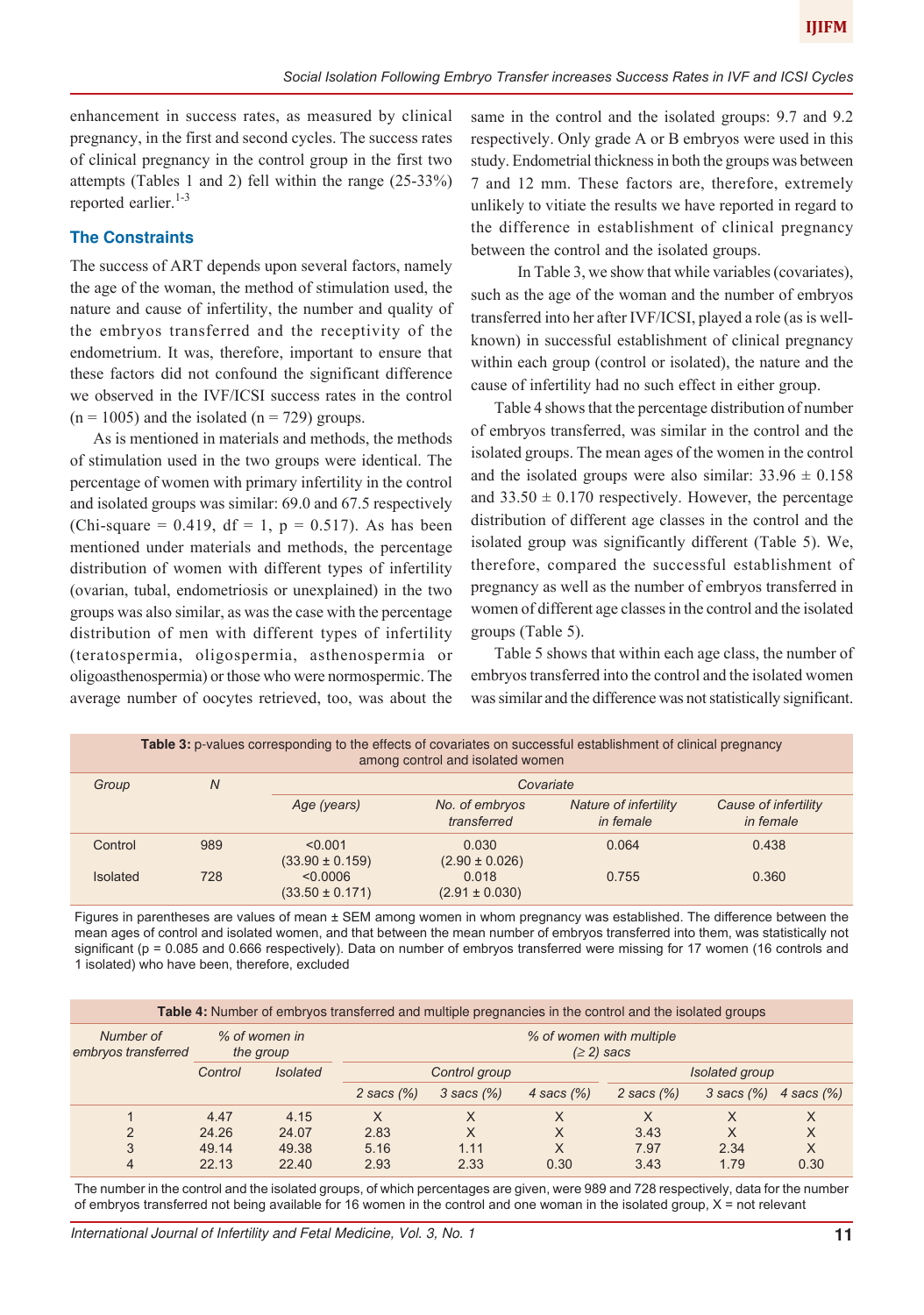However, in spite of an equal number of embryos having been transferred into women of both the groups, the proportion of women in whom pregnancy was successfully established (in the first cycle; Table 1) was higher among isolated women than among control women in all ageclasses, although the difference was not statistically significant in women above 40 years of age. Results of a similar analysis done for the second cycle are shown in Table 6; on account of the number being small, two age groups were combined for the analysis, the results of which were similar to that obtained for the first cycle in Table 5.

It is noteworthy that the number of sacs obtained per embryo transferred in 728 women in the isolated group  $(0.250 \pm 0.012)$  was significantly larger than the same number  $(0.198 \pm 0.010)$  for 989 women in the control group  $(t = -310, df = 1,715, p = 0.001)$ , while there was no significant difference between the two groups in regard to clinical pregnancy per embryo transferred (isolated group, 0.3340; control group, 0.3324;  $p = 0.884$ ), or number of sacs per clinical pregnancy (isolated group, 1.5753; control

group, 1.5232;  $p = 0.520$ . Table 4 also shows that the incidence of multiple pregnancies was higher in the isolated group in comparison to the control, irrespective of the number of embryos transferred  $(2, 3 \text{ or } 4)$ .

#### **DISCUSSION**

From what is said in the preceding section, it would appear most likely that, under the conditions of the experiment over 6 years, there was no significant difference between the control group and the isolated group in regard to any other conceivable factor affecting fertility than the social isolation of the woman for 3 days after IVF/ICSI and embryos transfer. Our observations, therefore, provide strong evidence in favor of the view that such isolation increases the rate of successful clinical pregnancy (and live birth) by over 50%.

By analogy with the work done on mice, $7-12$  and as pheromones are known to regulate a large number of behavioral patterns in the animal world<sup>9,12,17,18</sup>—including humans where, e.g., the menstrual cycles of women living

|           |                 |                | Table 5: Clinical pregnancies in first attempt and numbers of embryos transferred in women of different age classes |                                                                      |                |                            |                                                                      |
|-----------|-----------------|----------------|---------------------------------------------------------------------------------------------------------------------|----------------------------------------------------------------------|----------------|----------------------------|----------------------------------------------------------------------|
| Age-class | Groups          |                | Age                                                                                                                 |                                                                      |                | No. of embryos transferred |                                                                      |
| (years)   |                 | $\overline{N}$ | Number (%) of<br>successful clinical<br>pregnancies                                                                 | p-value of<br>difference<br>between control<br>and isolated<br>women | $\overline{N}$ | Mean ± SEM                 | p-value of<br>difference<br>between control<br>and isolated<br>women |
| $\leq$ 29 | Control         | 203            | 67 (33.0)                                                                                                           |                                                                      | 203            | $2.87 \pm 0.060$           |                                                                      |
|           | <b>Isolated</b> | 164            | 90(54.9)                                                                                                            | < 0.0006                                                             | 164            | $2.96 \pm 0.061$           | 0.297                                                                |
| $30 - 32$ | Control         | 237            | 81 (34.2)                                                                                                           |                                                                      | 235            | $2.84 \pm 0.052$           |                                                                      |
|           | <b>Isolated</b> | 156            | 78 (50.0)                                                                                                           | 0.002                                                                | 156            | $2.90 \pm 0.062$           | 0.615                                                                |
| $33 - 35$ | Control         | 176            | 49 (27.8)                                                                                                           |                                                                      | 171            | $2.81 \pm 0.064$           |                                                                      |
|           | <b>Isolated</b> | 115            | 50(43.5)                                                                                                            | 0.008                                                                | 114            | $2.84 \pm 0.073$           | 0.574                                                                |
| $36 - 40$ | Control         | 259            | 76 (29.3)                                                                                                           |                                                                      | 255            | $2.89 \pm 0.047$           |                                                                      |
|           | <b>Isolated</b> | 245            | 95(38.8)                                                                                                            | 0.030                                                                | 245            | $2.94 \pm 0.052$           | 0.419                                                                |
| >40       | Control         | 130            | 21(16.2)                                                                                                            |                                                                      | 125            | $3.00 \pm 0.070$           |                                                                      |
|           | <b>Isolated</b> | 49             | 12(24.5)                                                                                                            | 0.202                                                                | 49             | $2.78 \pm 0.141$           | 0.116                                                                |

Data on number of embryos transferred were missing for 17 women (16 in the control group and one in the isolated group)

| Age-class<br>(years) | Group           |                | Age                                                 |                | No. of embryos transferred |  |
|----------------------|-----------------|----------------|-----------------------------------------------------|----------------|----------------------------|--|
|                      |                 | $\overline{N}$ | Number (%) of<br>successful clinical<br>pregnancies | $\overline{N}$ | $Mean \pm SEM$             |  |
| $\leq$ 29            | Control         | 37             | 14 (37.84)                                          | 37             | $3.05 \pm 0.102$           |  |
|                      | <b>Isolated</b> | 21             | 13 (61.90)                                          | 21             | $3.10 \pm 0.153$           |  |
| $30 - 32$            | Control         | 65             | 25 (38.46)                                          | 61             | $2.95 \pm 0.111$           |  |
|                      | <b>Isolated</b> | 24             | 11(45.83)                                           | 24             | $3.08 \pm 0.169$           |  |
| $35 - 40$            | Control         | 84             | 25 (29.76)                                          | 80             | $2.96 \pm 0.078$           |  |
|                      | <b>Isolated</b> | 34             | 14 (41.18)                                          | 34             | $3.15 \pm 0.120$           |  |
| $>40$                | Control         | 28             | 5(17.86)                                            | 27             | $3.00 \pm 0.160$           |  |
|                      | <b>Isolated</b> | 5              | 3(60.00)                                            | 5              | $3.00 \pm 0.447$           |  |
| <b>Total</b>         | Control         | 214            | 69 (32.24)                                          | 205            | $2.98 \pm 0.053$           |  |
|                      | <b>Isolated</b> | 84             | 41 (52.38)                                          | 84             | $3.11 \pm 0.081$           |  |

Data on number of embryos transferred were missing for nine women in the control group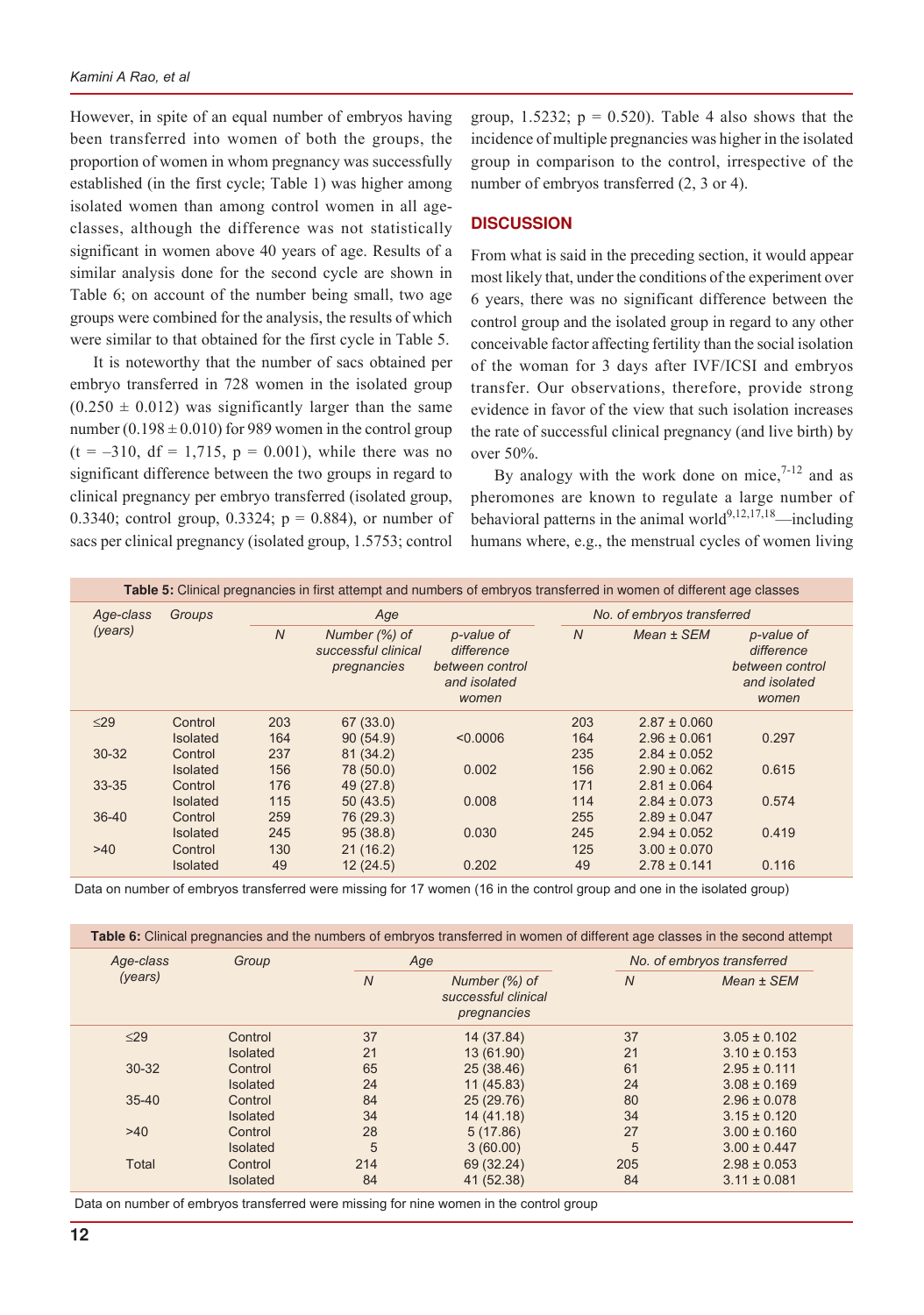in the same dormitory room get synchronized (Whitten effect)<sup>12</sup>—it would appear that the increase in the percentage of clinical pregnancy in the isolated group may be on account of prevention of the women from receiving smell signals of men other than their respective husbands. This implies that there may be an olfactory block to pregnancy in humans. As the isolation of women that led to more than 50% increase in the clinical pregnancy rate was done for 3 days which is the period required for implantation of the transferred embryo(s), it would seem that if there is an olfactory block to clinical pregnancy, it is likely to operate at the level of implantation.

If the above hypothesis is correct, it would imply that the chances of establishment of clinical pregnancy in a normal fertile woman, when the intercourse takes place at the right time, as in a woman following IVF/ICSI and embryo transfer, may depend, besides the known factors, such as age (and the number of embryos transferred in the case of IVF/ICSI), on two hitherto unrecognised factors as follows:

- a. Olfactory compatibility of the woman with the male partner which may be determined genetically, and
- b. The extent to which the woman is protected from the smell of all other men [except, probably, the identical twin of the male partner, remembering that a dog cannot distinguish between identical twins (Colin Blakemore, personal communication, demonstrated on BBC television during Episode 2 (The Sound of Silence) of the 1982 Royal Institution Christmas Lectures (Common Sense), December 1982] during the period required for implantation, i.e. 5 to 6 days after intercourse, or 3 days after embryo transfer following IVF/ICSI.

The above possibility of a specific physiological response to defined olfactory stimulus is supported by the following observations:

- 1. Women seem to intuitively prefer men who have a different MHC (major histocompatibility complex; HLA in humans) make-up in comparison to their own.<sup>19,20</sup> The MHCs seem to be important determinants of individual-specific smell signals in animals. $^{20}$
- 2. The success rates following use of assisted reproductive technologies, such as IVF or ICSI, seem to be partially determined genetically (like individual-specific olfactory signals); there are thus differences between Caucasian and African-American patients in this regard in an equal-access-to-care setting.<sup>21</sup>
- 3. In preliminary experiments, one of us (PMB with S Dube, Annual Reports of Centre for Cellular and Molecular Biology, Hyderabad, for 1982-83, 1983-84 and 1985-86) had shown that, in mice, pregnancy as measured by litter size, was substantially blocked when,

after mating, a mouse of a H2 (the MHC in mice) make-up that was different from that of the stud mouse but of which the rest of the immunological background was the same as of the latter, was put in the cage of the female. No such pregnancy block occurred when the nonstud male had the same H2 locus as the stud male, but an immunological background different from that of the stud male (the animals for this study were obtained from Dr WH Fridman of Institute Curie, Paris). MHC recognition in mice and in rats is known to be olfactionmediated, and mice can detect odour differences between strains that differ only in respect of their MHC.<sup>18</sup>

4. Olfactory inputs to hypothalamic neurons have been reported to control reproduction and fertility.<sup>22</sup>

In the light of the above observations, it would appear that the chances of establishment of pregnancy in normal cycles may increase substantially if the woman, after intercourse, is kept away from all men except the partner for 6 days that are required for implantation. Table 5 shows that the p-value of the difference between control and isolated women in regard to successful establishment of pregnancy, progressively decreased with age, from <0.0006 for women ≤29 years to 0.070 for women between 36 and 40 and to 0.102 for women above 40. It is possible that some kind of olfactory conditioning may be taking place as the woman grows older, reducing the effect of isolation. However, the existence of an olfactory block to implantation in humans (suggested by our study) must be considered, as of now, only an attractive possibility.

One important step in understanding is the mechanism of the possible olfactory block to clinical pregnancy described here may be to study the relationship between establishment of clinical pregnancy on the one hand, and the HLA make-up of the mating couple in normal cycles, and of the oocyte and sperm donors (including husband and wife as in the present study) in IVF/ICSI cycles, on the other.

# **ACKNOWLEDGMENT**

We thank Colin Blakemore for providing details of his demonstration on BBC television.

# **REFERENCES**

- 1. Andersen AN, Gianarol L, Nygren KG. Assisted reproductive technology in Europe 2000. Results generated from European registers by Eshre. Hum Reprod 2004;19:490-503.
- 2. Witsenburg C, Dieben S, Van der Westerlaken L, Verburg H, Naaktgeboren N. Cumulative live birth rates in cohorts of patients treated with in vitro fertilization or intracytoplasmic sperm injection. Fertil Steril 2005;84:99-107.
- 3. Malizia BA, Hacker MR, Penzias AS. Cumulative live-birth rates after in vitro fertilization. New Engl J Med 2009;360: 236-43.